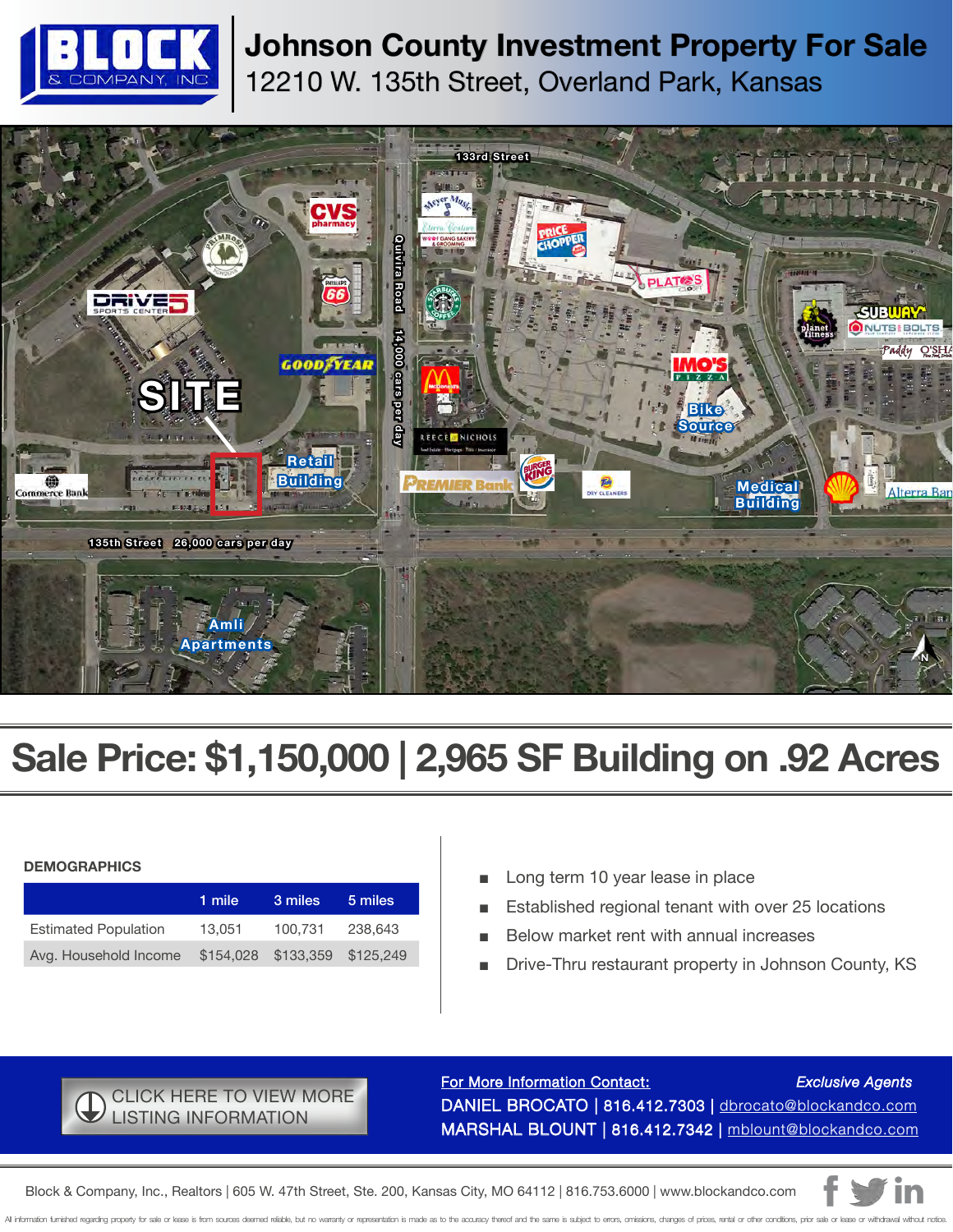

## **Johnson County Investment Property For Sale**

12210 W. 135th Street, Overland Park, Kansas

**2,965 SF BUILDING ON .92 ACRES**

### AERIAL



[Block & Company, Inc., Realtors | 605 W. 47th Street, Ste. 200, Kansas City, MO 64112 | 816.753.6000 | www.blockandco.com](http://www.blockandco.com)

All information furnished regarding property for sale or lease is from sources deemed reliable, but no warranty or representation is made as to the accuracy thereof and the same is subject to errors, omissions, changes of

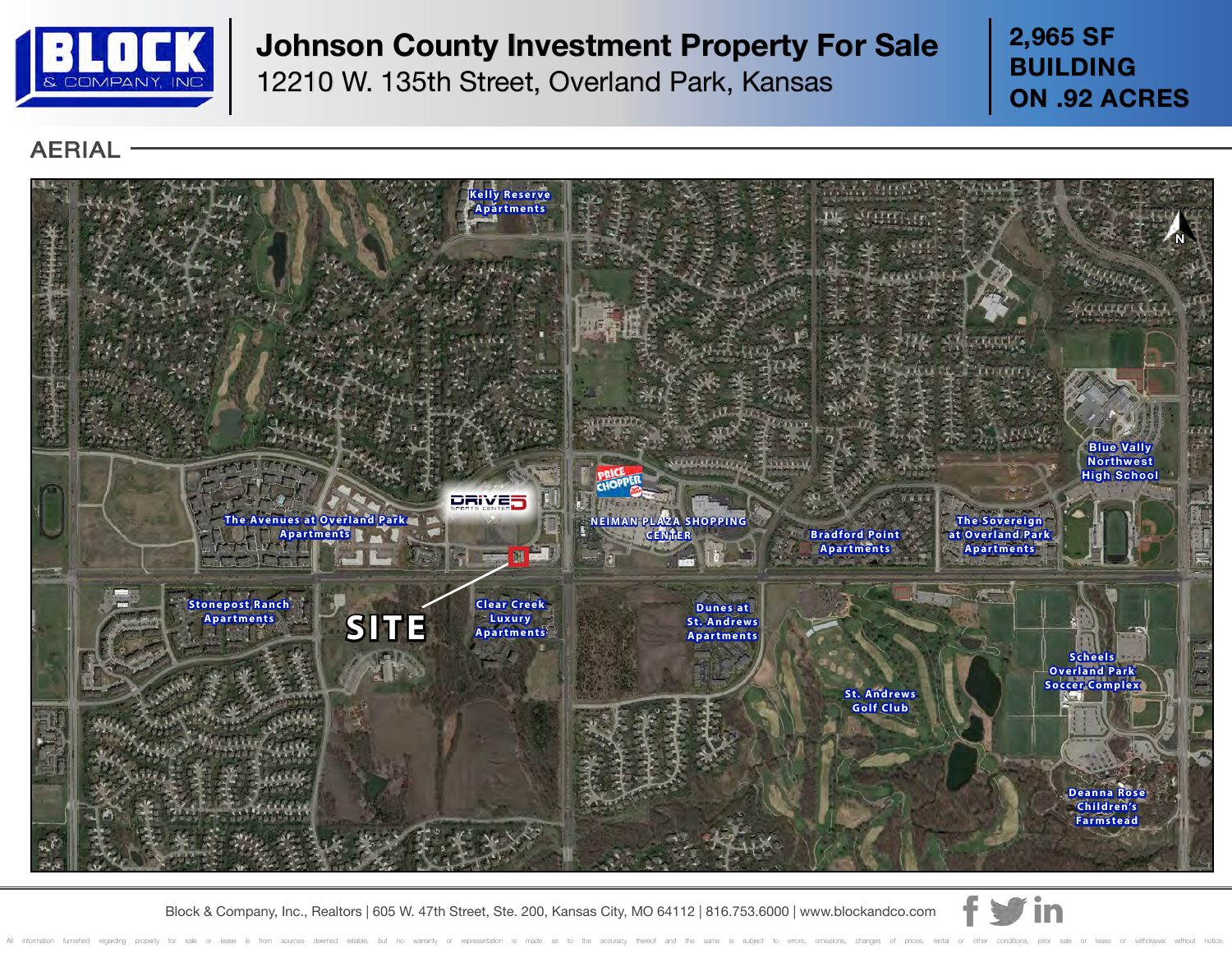

# **Johnson County Investment Property For Sale**

12210 W. 135th Street, Overland Park, Kansas

**2,965 SF BUILDING ON .92 ACRES**





[Block & Company, Inc., Realtors | 605 W. 47th Street, Ste. 200, Kansas City, MO 64112 | 816.753.6000 | www.blockandco.com](http://www.blockandco.com)

All information furnished regarding property for sale or lease is from sources deemed reliable, but no warranty or representation is made as to the accuracy thereof and the same is subject to errors, omissions, changes of